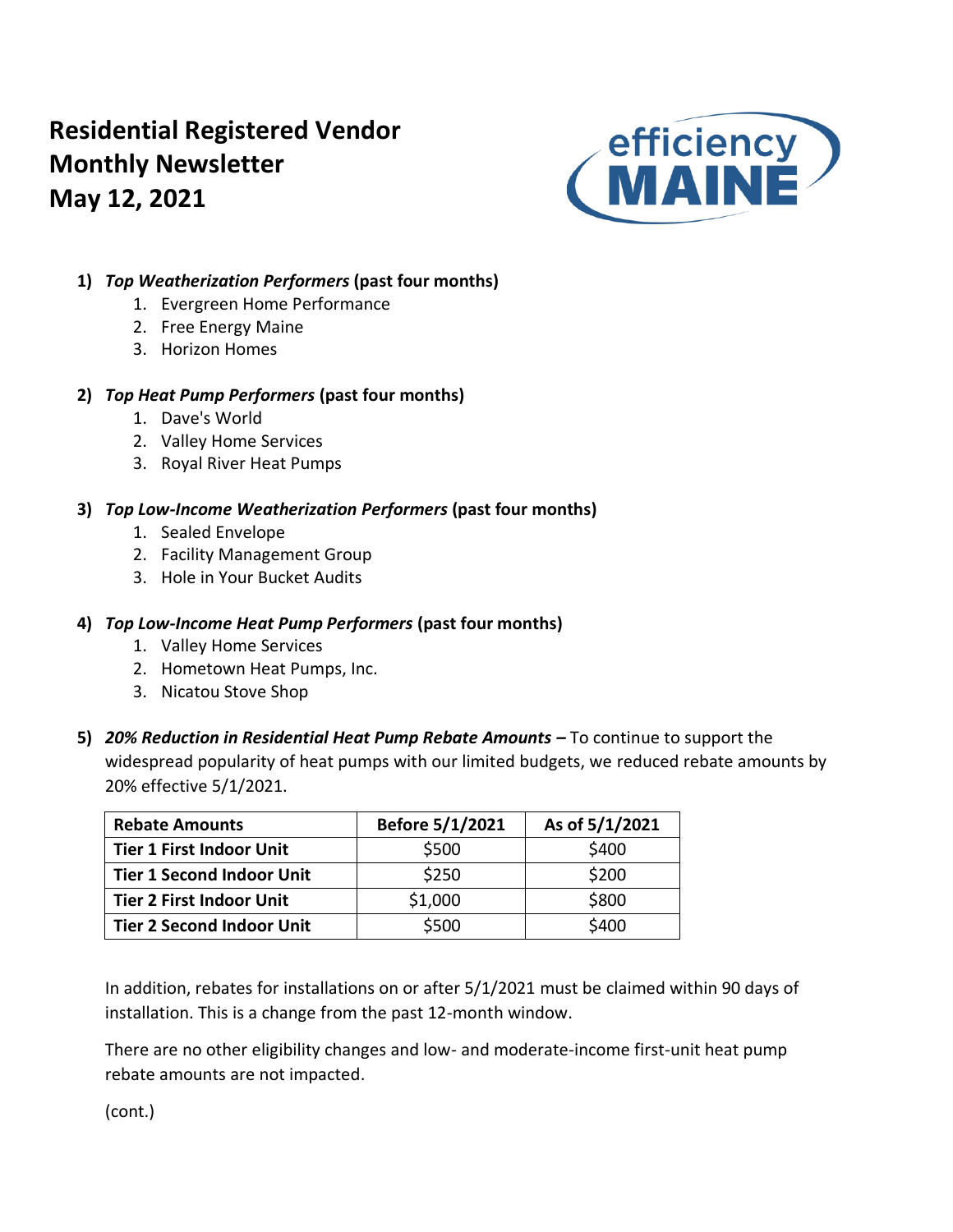In order to minimize impact on homeowners who have already received a written quote, the following upgrades are grandfathered:

- Heat pumps installed before 5/1/2021, or
- Heat pumps quoted in writing prior to 5/1/2021 and installed and claimed by 7/31/21
- **6)** *New 90-Day Window for Submitting Rebate Claims –* In addition to heat pump claims, weatherization, geothermal, and pellet boiler rebate claims must be submitted within:
	- a) 12 months of installation for upgrades completed on or before 4/30/2021
	- b) 90 days of installation for upgrades completed on or after 5/1/2021
- **7)** *Heat Pump Installation Requirements Checklist Changes* **–** On April 21, we made three changes to the [Heat Pump Installation Requirements Checklist.](https://www.efficiencymaine.com/docs/Residential-Heat-Pump-Installation-Checklist.pdf)
	- 1) Removed "level and plumb" as requirement for outdoor unit
	- 2) Added "deck" to "Does not interfere with walkway, porch, window or door"
	- 3) Added "Water from defrost will not form ice on walkway"

We hope these changes work well for you. If you'd like to suggest any additional changes, please let us know.

**8)** *Heat Pump Installation Training Opportunities* **–** The following courses are being offered by Efficiency Maine Registered Trainers.

| <b>Dates</b>               | <b>Course Title</b>  | <b>Location</b>                              | <b>Registration Information</b>     |
|----------------------------|----------------------|----------------------------------------------|-------------------------------------|
| $5/17/2021 -$<br>5/21/2021 | Heat Pump Installer* | Kennebec Valley<br><b>Community College</b>  | <b>Click for Course Information</b> |
| $5/26/2021 -$<br>5/27/2021 | Heat Pump Installer* | F.W. Webb                                    | <b>Click for Course Information</b> |
| $6/9/2021 -$<br>6/10/2021  | Heat Pump Installer* | F.W. Webb                                    | <b>Click for Course Information</b> |
| $6/16/2021 -$<br>6/22/2021 | Heat Pump Installer* | Maine Energy<br><b>Marketers Association</b> | <b>Click for Course Information</b> |

\* Eligible for [Efficiency Maine scholarship](https://www.efficiencymaine.com/docs/RRV-Heat-Pump-Training-Scholarship-Application.pdf) (50% up to \$500)

- **9)** *Tip from the Field –* One of the best practices we've observed is using pitched PVC piping rather than flexible hose for condensate lines that can't be run vertically. This avoids dips that could block flow and result in a service call.
- **10)** *Rebate Processing Tip –* Th[e heat pump,](https://www.efficiencymaine.com/docs/Residential-Heat-Pump-Rebate-Claim-Form.pdf) [weatherization,](https://www.efficiencymaine.com/docs/Weatherization-Rebate-Claim-Form.pdf) [geothermal heat pump](https://www.efficiencymaine.com/docs/Geothermal-Rebate-Claim-Form.pdf) and [biomass](https://www.efficiencymaine.com/docs/Biomass-Heating-Systems-Rebate-Claim-Form.pdf)  [heating](https://www.efficiencymaine.com/docs/Biomass-Heating-Systems-Rebate-Claim-Form.pdf) system rebate claim forms were all updated on May 1.
- **11)** *Fact of the Month –* Thanks to you, more than 70,000 heat pumps have been installed in homes and businesses across Maine.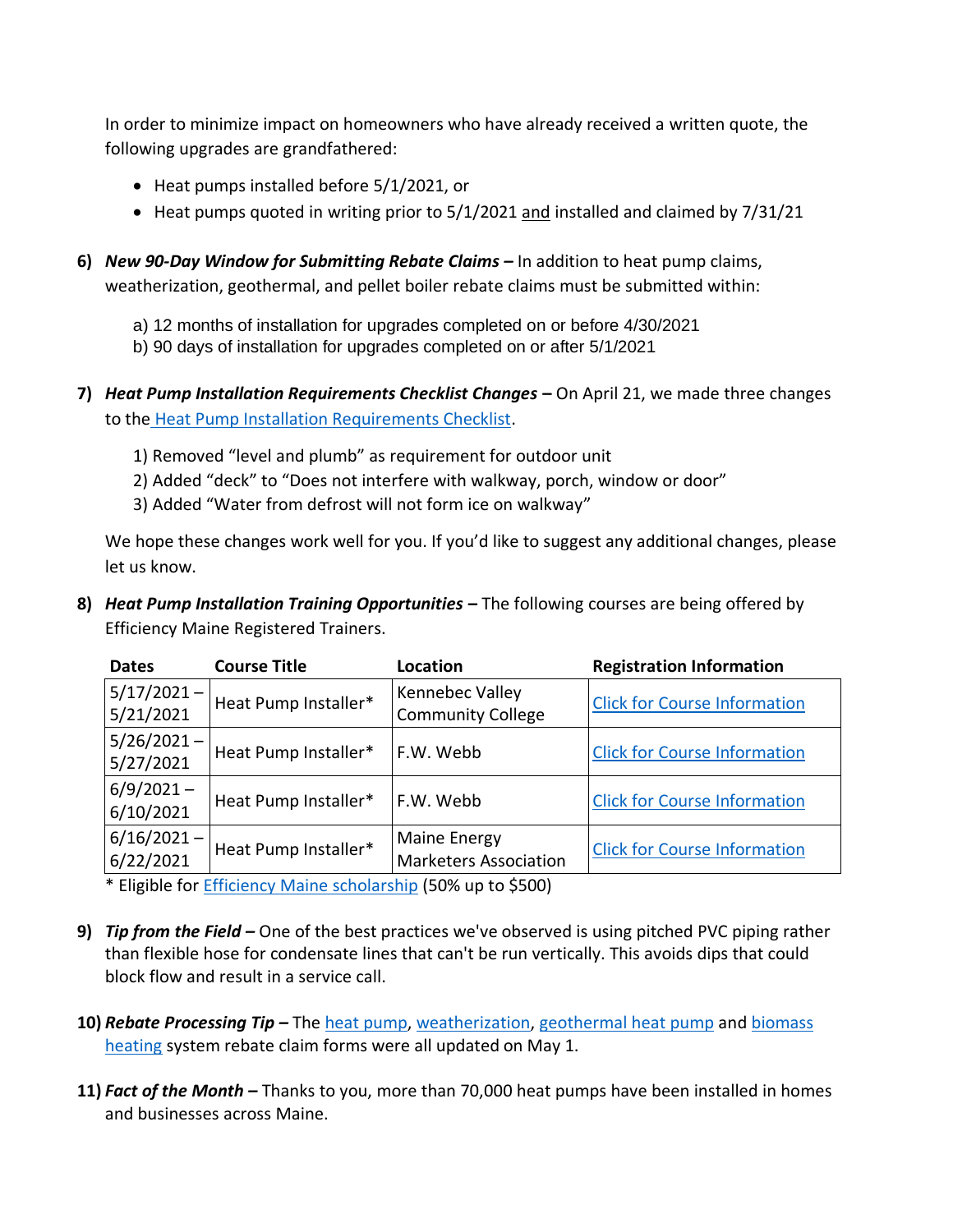- **12)** *Tool of the Month –* Our [Compare Home Heating Costs web tool](https://www.efficiencymaine.com/at-home/heating-cost-comparison/) was recently updated. The cost table is now linked to a graph below that automatically changes as inputs are adjusted. The graph shows that heat pumps are far less expensive than propane. This may be helpful to link to from your website, or to export a graph into your sales brochures.
- **13)** *April Loans up 6% Year-Over-Year and Year-to-Date Loans were up 29% –* If you don't already have a loan portal ID and password, you can reach our financial services provider (NEIF) by calling our Call Center (866-376-2463).

#### **PROGRAM RESULTS**



#### **Energy Loans**

**Home Energy Savings Program (HESP)**



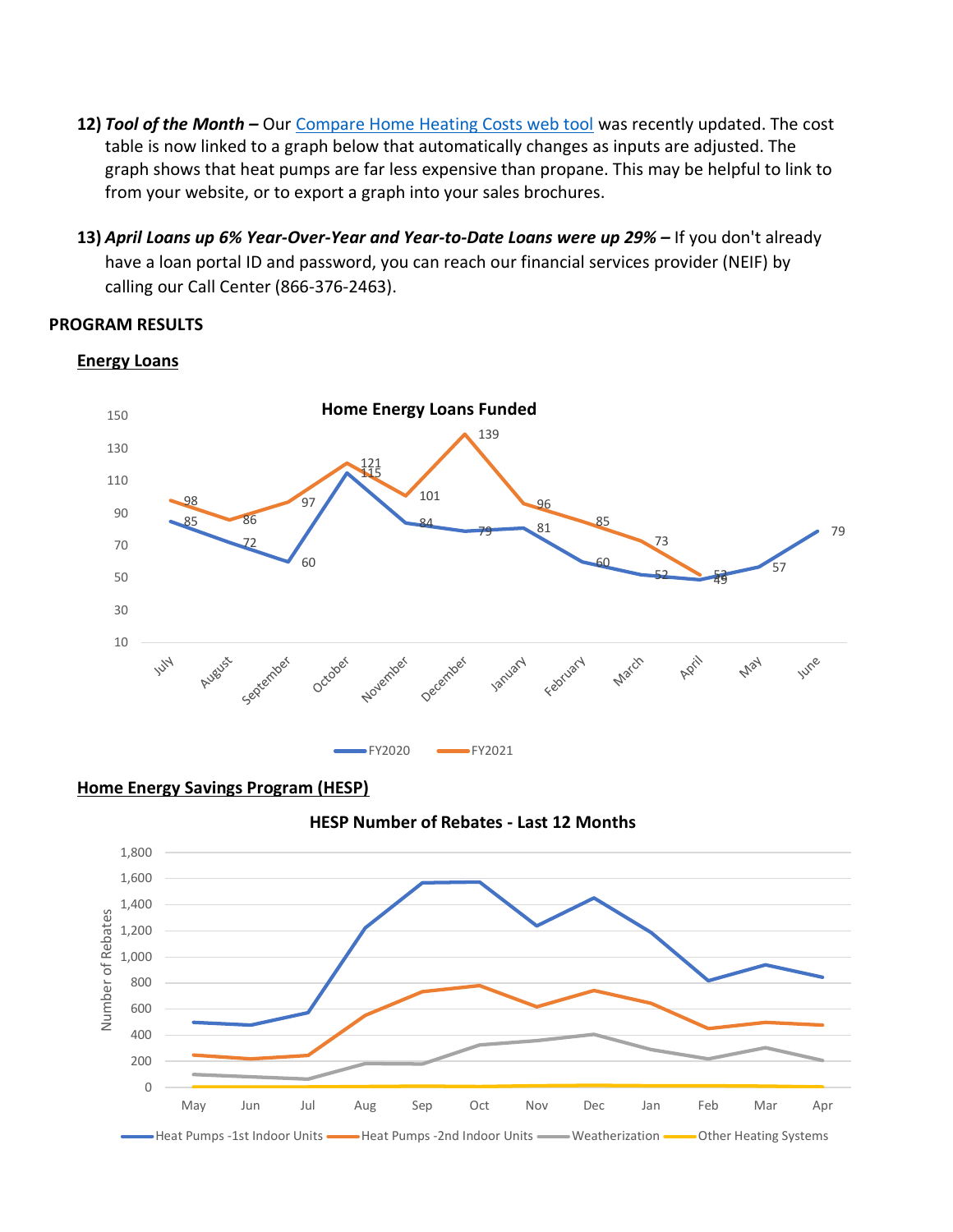| # |                                  | 2020           |     |     |       |          |       |                |            |       |               |       |       |              |
|---|----------------------------------|----------------|-----|-----|-------|----------|-------|----------------|------------|-------|---------------|-------|-------|--------------|
|   | <b>HESP Rebate Type</b>          | May            | Jun | Jul | Aug   | Sep      | Oct   | Nov            | <b>Dec</b> | Jan   | Feb           | Mar   | April | <b>Total</b> |
| 1 | Heat Pumps -<br>1st Indoor Units | 499            | 477 | 572 | 1,221 | 1,567    | 1,574 | 1,238          | 1,452      | 1,188 | 816           | 939   | 843   | 12,386       |
| 2 | Heat Pumps -<br>2nd Indoor Units | 248            | 218 | 245 | 552   | 734      | 780   | 616            | 742        | 645   | 451           | 497   | 477   | 6,205        |
| 3 | <b>Air Sealing</b>               | 31             | 20  | 21  | 67    | 54       | 115   | 123            | 134        | 84    | 75            | 93    | 71    | 888          |
| 4 | <b>Attic Insulation</b>          | 33             | 26  | 17  | 54    | 65       | 91    | 104            | 124        | 95    | 67            | 100   | 63    | 839          |
| 5 | <b>Basement</b><br>Insulation    | 21             | 22  | 16  | 38    | 44       | 88    | 96             | 99         | 80    | 57            | 77    | 50    | 688          |
| 6 | <b>Wall Insulation</b>           | 13             | 11  | 9   | 23    | 17       | 30    | 34             | 49         | 30    | 18            | 33    | 21    | 288          |
| 7 | <b>Geothermal HP</b>             | 1              | 1   | 1   | 1     | $\Omega$ | 3     | $\overline{2}$ | 3          | 5     | 5             | 4     | 0     | 26           |
| 8 | Pellet Boiler                    | $\overline{2}$ | 3   | 2   | 6     | 8        | 3     | 10             | 12         | 6     | 8             | 6     | 4     | 70           |
|   | <b>Total</b>                     | 848            | 778 | 883 | 1,962 | 2,489    | 2,684 | 2,223          | 2,615      |       | $2,133$ 1,497 | 1,749 | 1,529 | 21,390       |

## **HESP Number of Rebates – Last 12 Months (DETAILS)**

### **Fiscal Year To Date Rebate Comparisons**

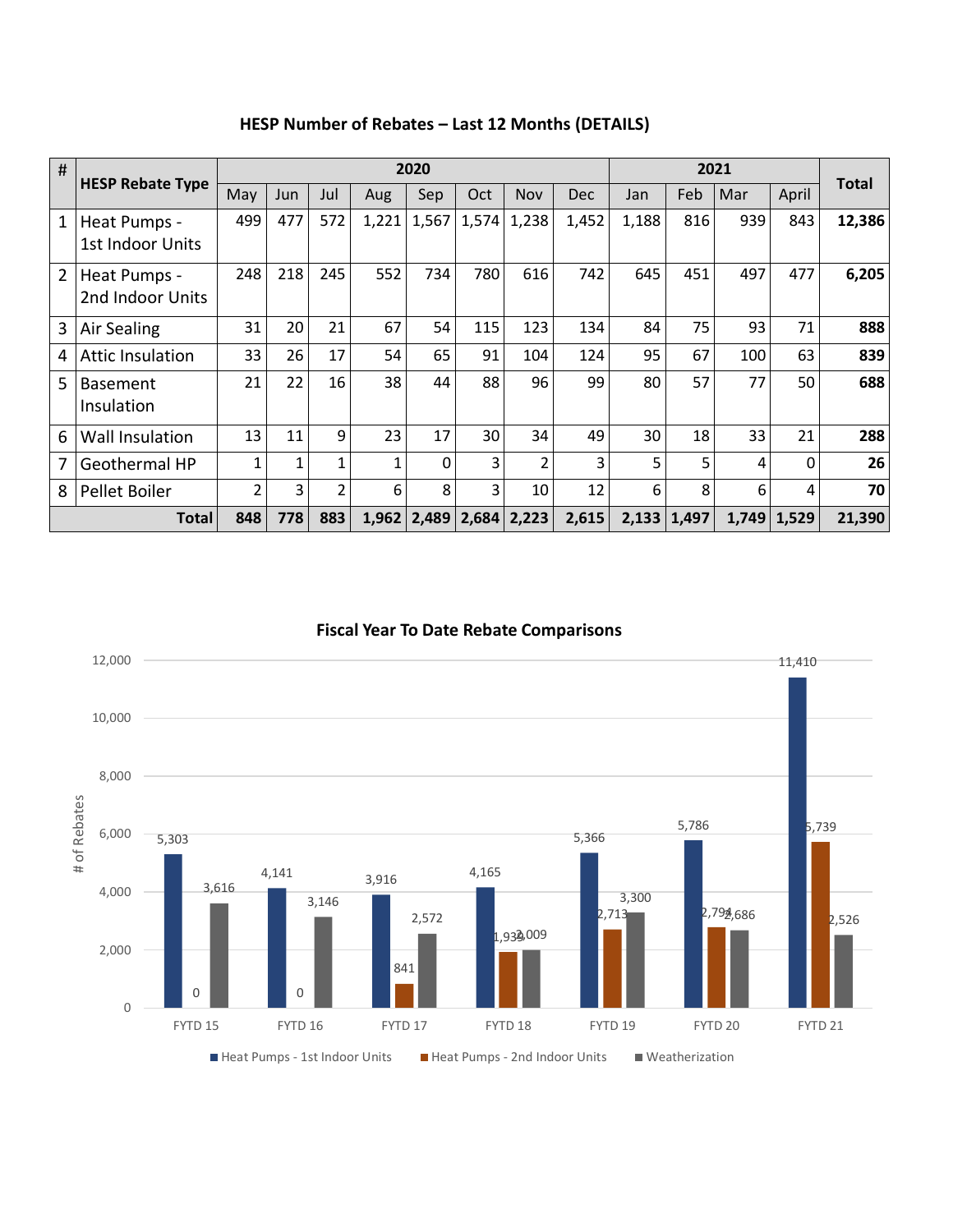| #                               | <b>HESP Rebate Type</b>    | <b>FYTD 15</b> | <b>FYTD 16</b> | <b>FYTD 17</b> | FYTD <sub>18</sub> | FYTD <sub>19</sub> | <b>FYTD 20</b> | <b>FYTD 21</b> |
|---------------------------------|----------------------------|----------------|----------------|----------------|--------------------|--------------------|----------------|----------------|
|                                 | Heat Pumps -               |                |                |                |                    |                    |                |                |
| $\mathbf{1}$                    | 1st Indoor Units           | 5,303          | 4,141          | 3,916          | 4,165              | 5,366              | 5,786          | 11,410         |
|                                 | Heat Pumps -               |                |                |                |                    |                    |                |                |
| 2                               | 2nd Indoor Units           | 0              | 0              | 841            | 1,939              | 2,713              | 2,794          | 5,739          |
| 3                               | Air Sealing                | 1,877          | 1,471          | 1,141          | 902                | 1,218              | 968            | 837            |
| 4                               | Attic Insulation           | 888            | 936            | 772            | 606                | 979                | 824            | 780            |
| 5                               | <b>Basement Insulation</b> | 670            | 521            | 440            | 344                | 773                | 641            | 645            |
| 6                               | Wall Insulation            | 181            | 218            | 219            | 157                | 330                | 253            | 264            |
| 7                               | Geothermal HP              | 88             | 57             | 74             | 15                 | 24                 | 32             | 24             |
| 8                               | Pellet Boiler              | 266            | 67             | 77             | 51                 | 42                 | 51             | 65             |
| <b>Total Measures Installed</b> |                            | 9,273          | 7,411          | 7,480          | 8,179              | 11,445             | 11,349         | 19,764         |

**Fiscal Year-to-Date Rebate Comparisons (DETAILS)**

#### **Low Income Program**



**Rebates for Low- and Moderate-Income (LMI) Mainers**